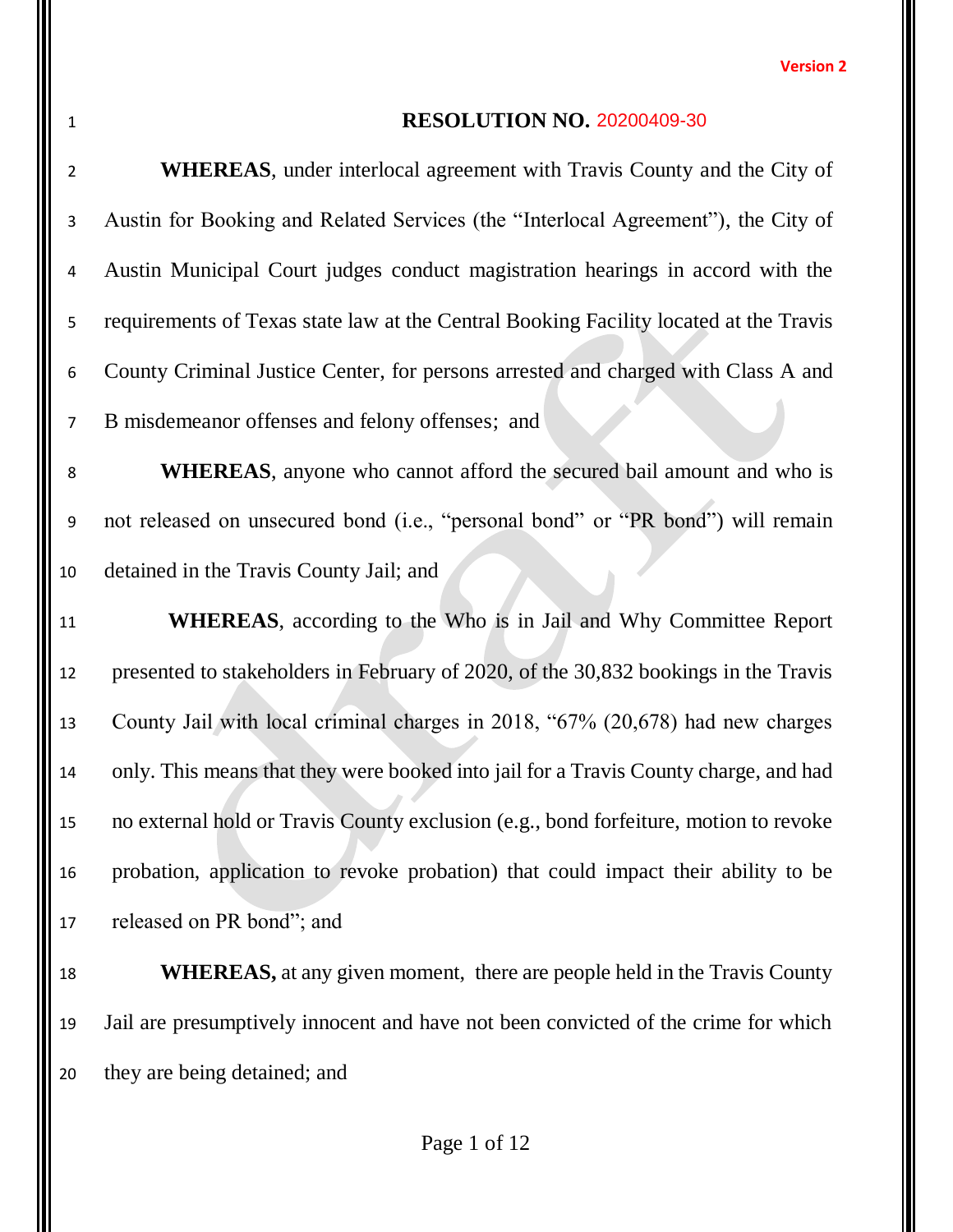**WHEREAS**, the U.S. Supreme Court has ruled that "[i]n our society, liberty is the norm, and detention prior to trial or without trial is the carefully limited exception," *United States* v. *Salerno*, 481 U.S. 739, (1987); and

 **WHEREAS,** the Fifth Circuit Court of Appeals has found requiring unaffordable secured bail amounts results in the "absolute deprivation of [indigent arrestees'] most basic liberty interests—freedom from incarceration," *ODonnell v. Harris County*, 892 F.3d 147, 162 (5th Cir. 2018); and

 **WHEREAS**, pretrial detention separates people from their families, communities, and livelihoods, and research shows that even short stays in jail destabilize families, increase recidivism rates, and lead to an increase in new charges; and

 **WHEREAS,** pretrial detention often forces people to plead guilty, even if they are innocent, solely so that they can get out of jail earlier rather than languish behind bars, resulting in criminal convictions may follow people for life; and

 **WHEREAS**, research shows that people detained pretrial are more likely to be convicted, more likely to be sentenced to jail, less likely to be sentenced to probation, and are given longer sentences than similarly situated people released pretrial; and

 **WHEREAS**, "release on unsecured personal bonds or with no financial conditions is no less effective than release on secured money bail at achieving the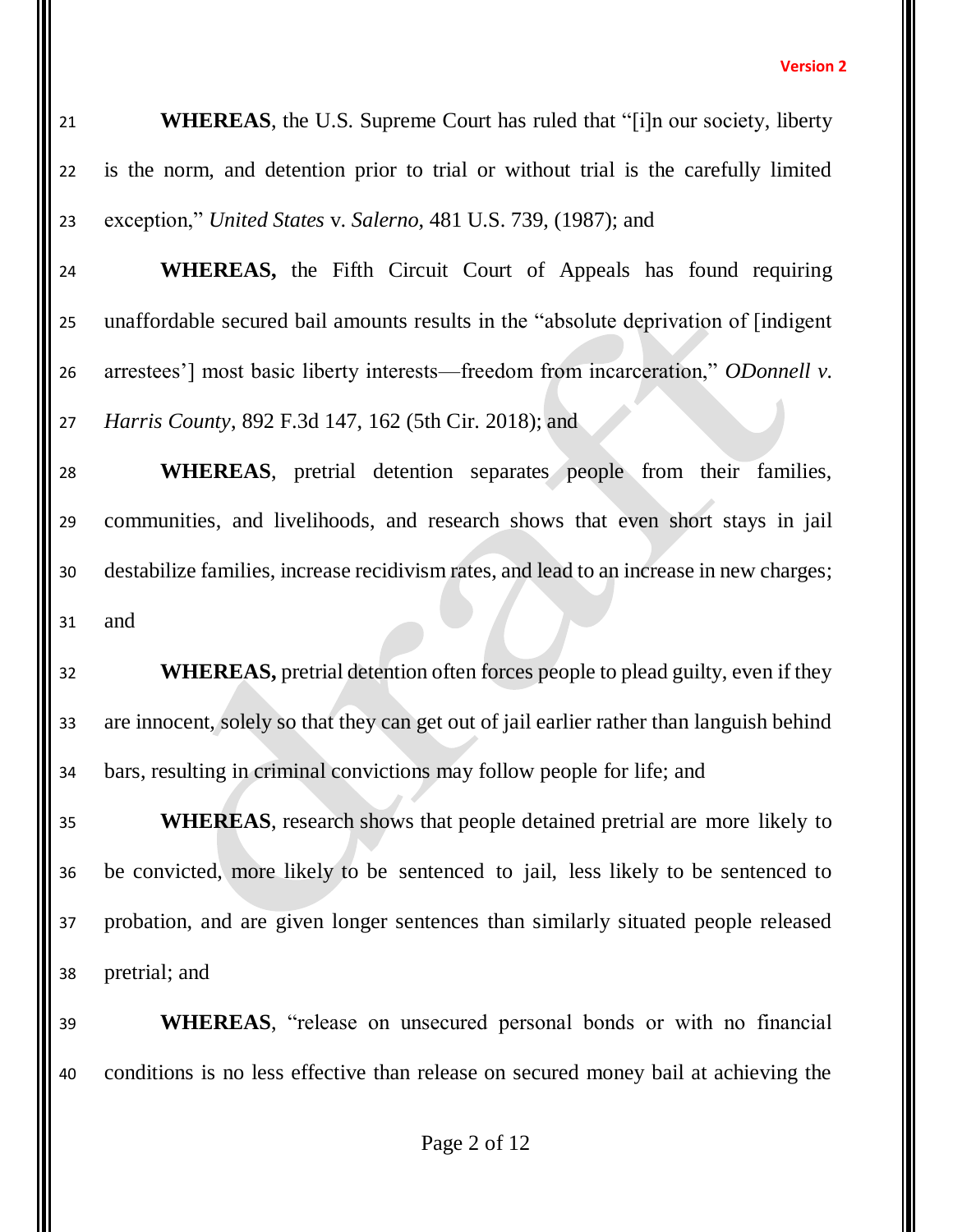goals of appearance at trial or avoidance of new criminal activity during pretrial release," *ODonnell* v. *Harris County*, 251 F. Supp. 3d 1052, 1103 (S.D. Tex. 2017); and

 **WHEREAS**, the Travis County jail population is approximately one-fourth Black or African American—more than three times their representation in the Travis County population; and

 **WHEREAS**, pursuant to rulings finding that Harris County violated both the Due Process and Equal Protection clauses of the U.S. Constitution by using secured money bail as a *de facto* pretrial detention order against indigent people charged with misdemeanors, the Harris County Criminal Court at Law Judges enacted Rule 9 in January, 2019, requiring the efficient release of the vast majority of people arrested for misdemeanors and robust procedural and substantive protections at bail hearings; and

 **WHEREAS,** under Rule 9, the Harris County Criminal Court at Law Judges release most people charged with misdemeanor offenses without any payment and avoid inequitable, unnecessary, and time-consuming processes prior to release, including: lengthy pretrial services interviews, risk assessments, and magistration; personal bond fees and fees associated with nonfinancial conditions of release for indigent arrestees; and the use of monetary bail for most misdemeanor arrestees and, in cases where it can be considered, requires a judicial officer to make an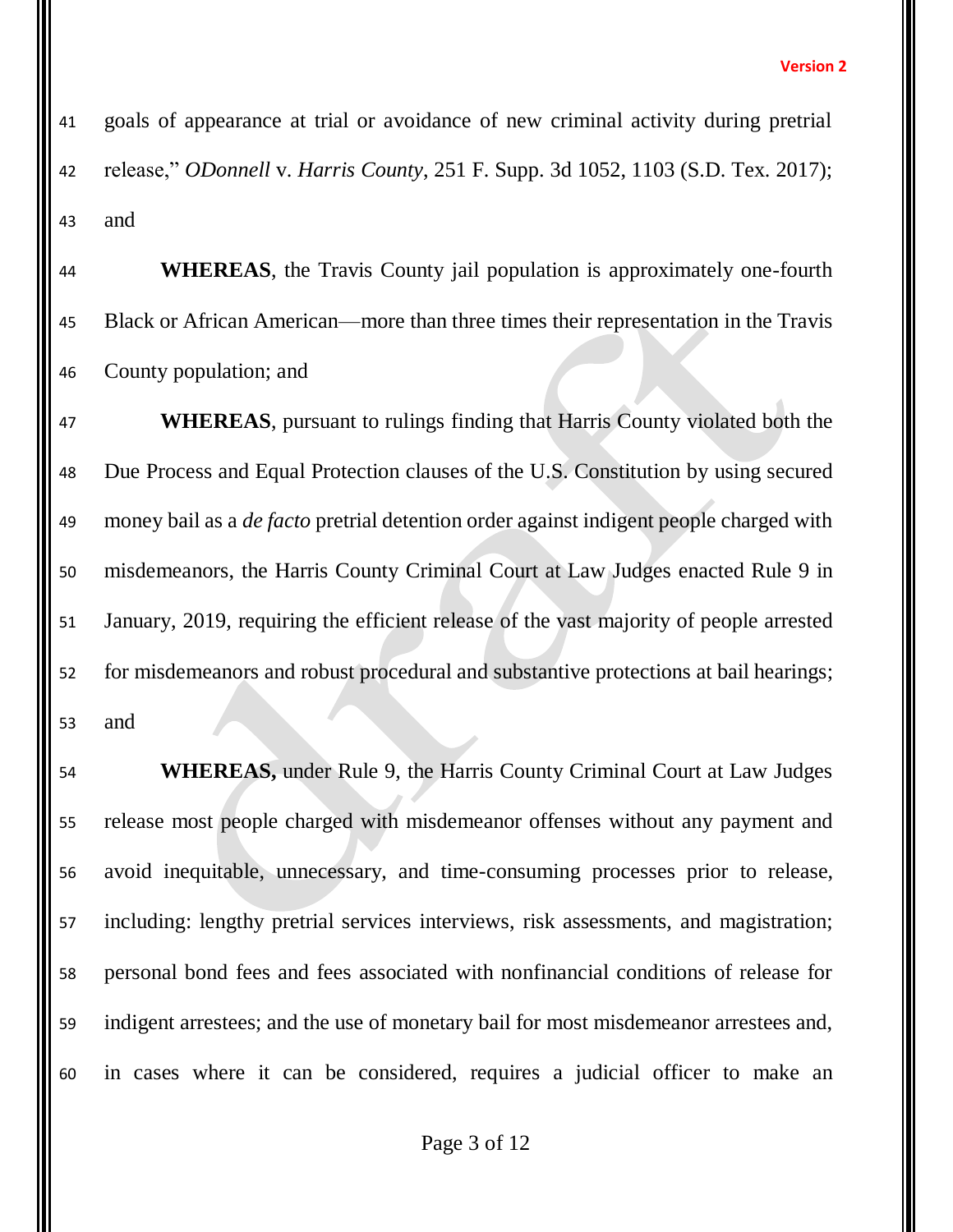individualized determination of ability to pay at a hearing with counsel, consider alternatives for those who cannot pay, and if unaffordable money bail is required, make a finding that detention is necessary to meet a compelling interest; and

 **WHEREAS**, to comply with the Due Process Clause and Equal Protection Clause of the U.S. Constitution, precedent dictates that magistrate judges, including Austin Municipal Court judges acting as magistrates, may not require unaffordable monetary bail as a condition of release unless they first inquire into the person's present ability to make a payment and make findings on the record concerning ability to pay, provide a meaningful opportunity at a hearing with counsel to make arguments in support of release and for alternative conditions of release, impose only the least restrictive conditions of release necessary to reasonably prevent flight from the jurisdiction or reasonably assure public safety, and if unaffordable money bail is imposed, make a finding on the record that totally incapacitating the person is necessary to meet a compelling government interest, and that counsel must be provided for indigent defendants at bail hearings; and

 **WHEREAS**, any bail reform policy should have as its explicit goals (1) a decrease in the number of people detained prior to trial; (2) a decrease in racial disparities in the jail population; and (3) a reduction in the amount of time people spend in jail prior to their release pretrial; and

**WHEREAS**, any bail reform policy should ensure efficient pretrial release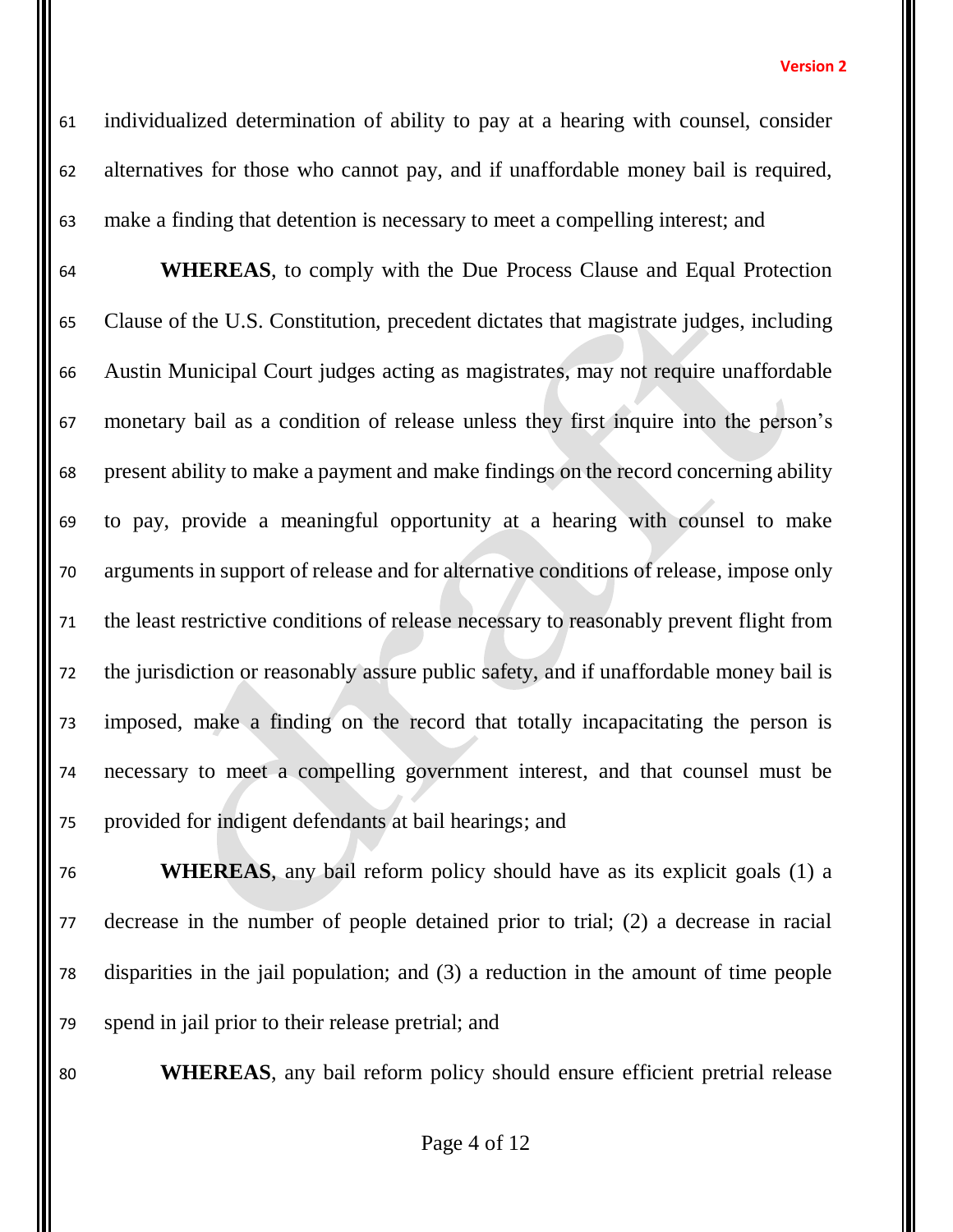prior to magistration without a lengthy pretrial services interview or magistration for most people charged with misdemeanors, state-jail felonies, and all other felony offenses that do not involve the use or threatened use of physical harm to another person; and

 **WHEREAS,** the City Council passed Resolution No. 20160811-037, affirming that it is the policy of Council that the City make every effort to avoid committing to jail persons who cannot afford to pay fines, and outlining several strategies and values of the City of Austin in an effort to develop a more equitable court system that does not treat people disparately depending on their income; and **WHEREAS,** the Council passed Ordinance No. 20171012-014 to establish the Judicial Committee and its charges to appoint Municipal Court Judges and evaluate their performance; and **WHEREAS,** in 2018, the Council adopted Strategic Direction 2023, which includes "Fair Administration of Justice" as one of Council's Top Ten indicators of success toward the strategic outcomes in the plan, as well as a number of other indicators of equity in interactions with government and strategies to improve equity;

and

 **WHEREAS**, on February 6, 2020, the Travis County Courts at Law Judges issued Standing Order for Personal Bonds on Misdemeanor Cases in Travis County (C-1-CR-11-100054) that outlined a procedure for releasing all persons arrested for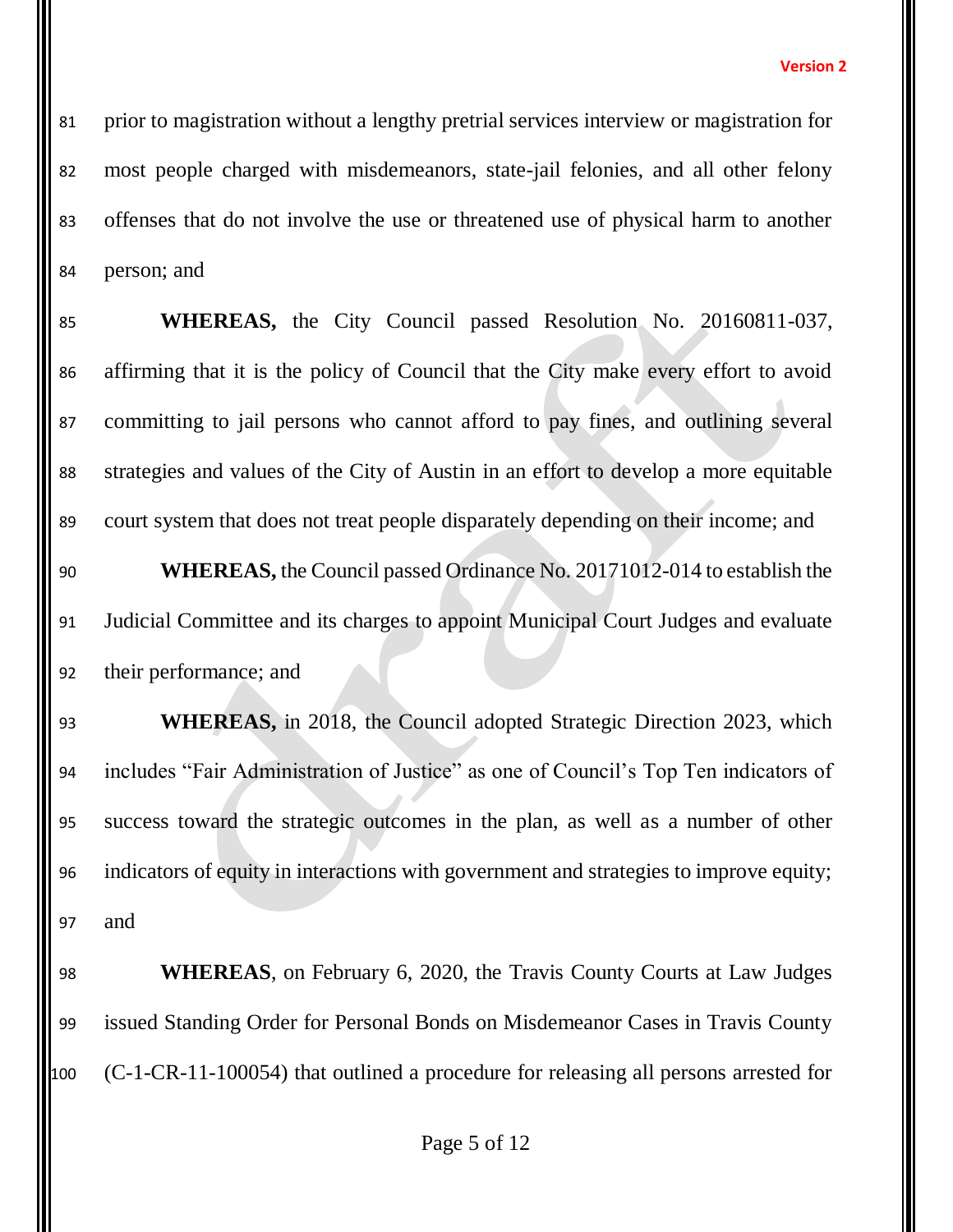misdemeanor crimes on personal bonds except in certain circumstances; and

 **WHEREAS**, the Interlocal Agreement provides that the City and Travis County will convene a working group in 2020 to review the terms of that agreement and propose changes and/or amendments to it; **NOW, THEREFORE, BE IT**

# **RESOLVED BY THE CITY COUNCIL OF THE CITY OF AUSTIN:**

 The Council supports the standing order issued by Travis County Courts at Law Judges on February 6, 2020, and the standing order issued by the Travis County District Courts on March 23, 2020, as they represent movement toward a more efficient process for pretrial release. The Council encourages further reforms by Travis County and the State of Texas to improve equity and end wealth-based detention.

### **BE IT FURTHER RESOLVED:**

 The Council reaffirms its commitment to eliminating wealth-based detention and its commitment that persons must never remain in jail unless pretrial detention is the least restrictive means to reasonably assure public safety and appearance in court.

## **BE IT FURTHER RESOLVED:**

 The Council affirms the policy of the City that magistration hearings conducted by judges of the City of Austin Municipal Court at the Central Booking Facility should afford arrested persons all rights guaranteed under the U.S.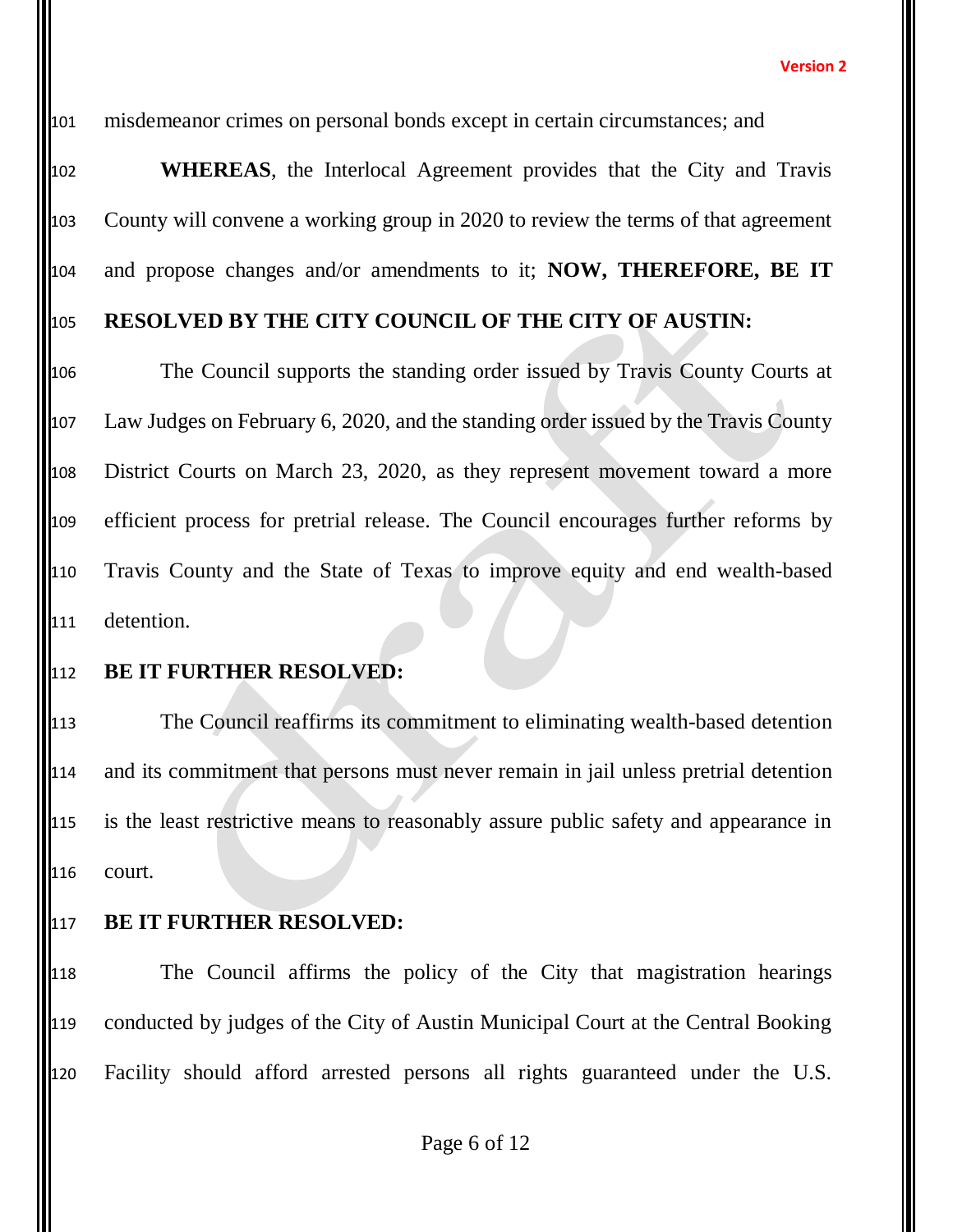121 Constitution and Texas state law, and should provide at a minimum the following procedural safeguards for arrested persons to the extent permitted by state law: 123 • Interpretation services if there is any indication that the person does not speak English fluently or is hearing-impaired. 125 • Information provided to arrestees in plain language at or before magistration describing the following important legal rights: **b** o The right to retain legal counsel and have counsel present during any interviews with peace officers or attorneys representing the state, and the right to appointment of legal counsel if the person cannot afford counsel, including procedures for requesting appointment of counsel; o The right to terminate any such interviews at any time; o The right to remain silent, and notice that any statement made by the person may be used against the person; and o The right to notice of the specific criminal charges against the person. 135 • Application of the following definition of "indigent" to determine whether a person arrested has the present ability to pay any amount of secured bail or to pay a fee or cost associated with a personal bond or a non-financial condition of release, including but not limited to, a personal bond fee, a supervision fee, a fee for electronic monitoring, or a fee for an interlock device; a person may be presumed to be indigent if the person meets any of the following conditions: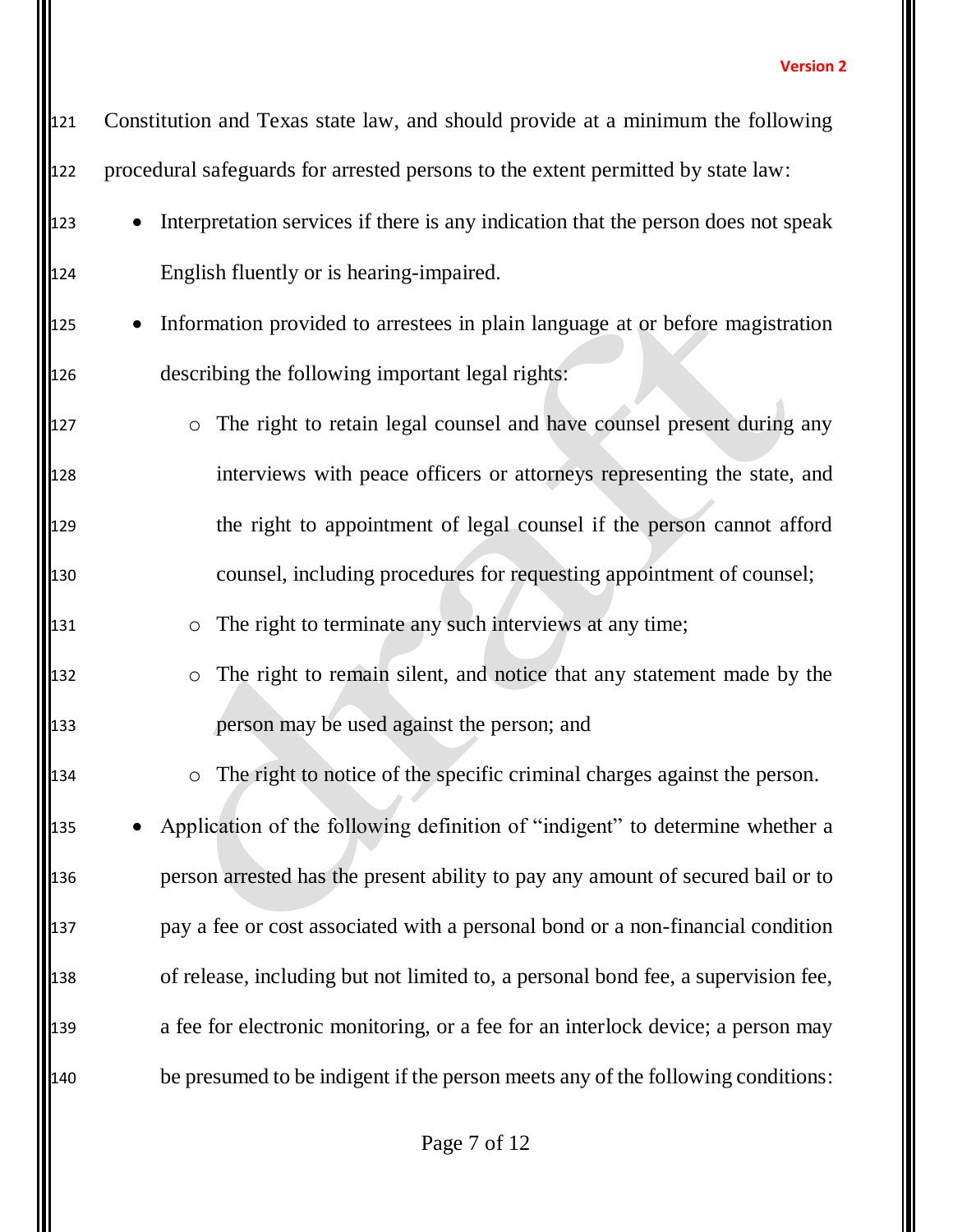| 141 | Is eligible for appointed counsel;<br>$\circ$                                      |
|-----|------------------------------------------------------------------------------------|
| 142 | Has income at or below 200% of the federal poverty guidelines;<br>$\bigcirc$       |
| 143 | Is a full-time student;<br>$\circ$                                                 |
| 144 | Is incarcerated, or residing in a mental health or other treatment<br>$\bigcirc$   |
| 145 | program;                                                                           |
| 146 | Is receiving means-tested public assistance; or<br>$\circ$                         |
| 147 | o Is otherwise unable to pay the fee or cost without substantial hardship.         |
| 148 | Administrative procedures to provide magistrates and persons arrested with all     |
| 149 | information gathered by Travis County Pre-Trial Services, including any risk       |
| 150 | assessment score, the data that was used to determine the risk assessment score,   |
| 151 | and NCIC/TCIC criminal history.                                                    |
| 152 | The opportunity for a person arrested to be heard during magistration              |
| 153 | concerning any factors relevant to the person's release, detention, and the        |
| 154 | availability of alternative conditions; to present evidence available at that time |
| 155 | to the person arrested concerning those factors; and to contest any evidence       |
| 156 | presented at the magistration concerning those factors.                            |
| 157 | An administrative procedure to track the magistrate's reasons for detaining an     |
| 158 | arrestee following magistration when the arrestee is eligible under state law for  |
| 159 | release on personal bond at magistration, including a written record of those      |
| 160 | reasons and of the required conditions for release set by the magistrate (if any). |
|     |                                                                                    |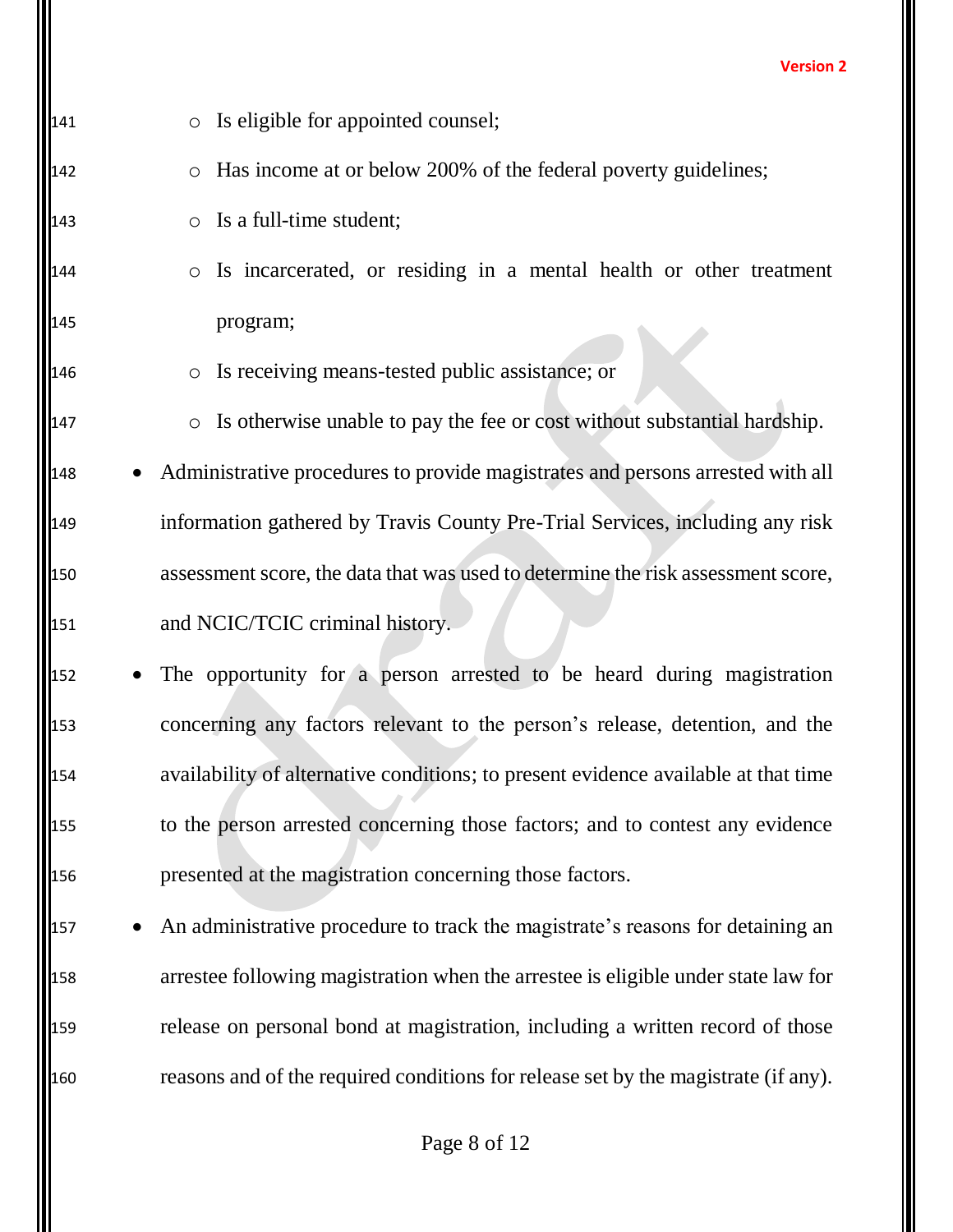161 • Administrative procedures to assure that arrestees are not detained following magistration, except to the extent consistent with state and federal law.

163 • Administrative procedures to assure that misdemeanor arrestees who are not released at magistration are promptly given a constitutionally adequate bail hearing with counsel before a Travis County judicial officer, who may impose financial and nonfinancial conditions of release.

167 • Administrative procedures that give magistrates sufficient information to determine in cases where detention following magistration results solely from an arrestee's inability to pay a cash bail, surety bond, or fee that no less restrictive conditions of release are sufficient to protect the safety of other persons or prevent flight from the jurisdiction; and which give magistrates the ability to make findings that such arrestee is indigent or otherwise lack the ability to pay such bail, bond, or fee.

**BE IT FURTHER RESOLVED:**

 The City Manager is directed to engage with Travis County through the working group process described in the Interlocal Agreement with the goal of 177 amending the Interlocal Agreement to create administrative procedures and a physical environment for the magistration process that enhances the opportunity for Municipal Court Judges acting as magistrates to: (1) release arrested persons on personal bond whenever the magistrate determines it appropriate under the law and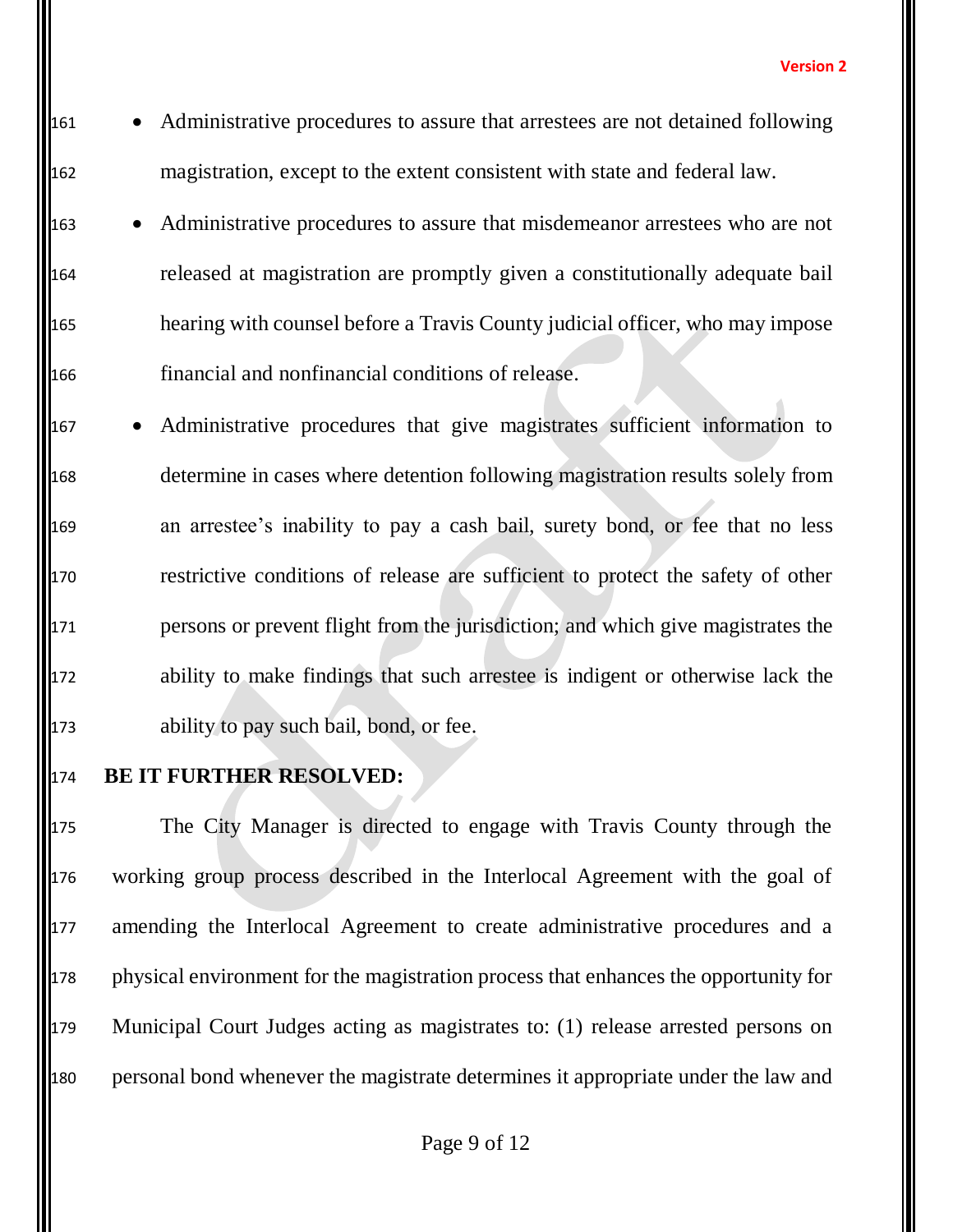the facts; and (2) impose the least-restrictive pretrial conditions necessary to reasonably assure public safety and prevent flight from prosecution when release 183 on personal bond is not appropriate. Without limitation, the City Manager is directed to include in discussions with Travis County for amendments to the Interlocal Agreement the administrative procedural safeguards described above in this resolution and in addition the following specific subjects:

- Sufficient space or accommodation to allow public access to the magistration courtroom and public observation of magistration proceedings;
- 189 Representation by counsel at magistration hearings;
- 190 An administrative process for giving arrested persons clear notice in writing of the rights at stake in the magistration in plain language understandable to non-lawyers; and
- 193 A method for providing the City with data on arrested persons who remain detained in jail after magistration at the Central Booking Facility, including at a minimum for each person who remains detained:
- **c** The charges against the person;
- **c** The bond amount set by the magistrate;
- 198 o Whether the person was determined by the magistrate to be indigent; and
- $\degree$  The reason(s) the person was detained following magistration.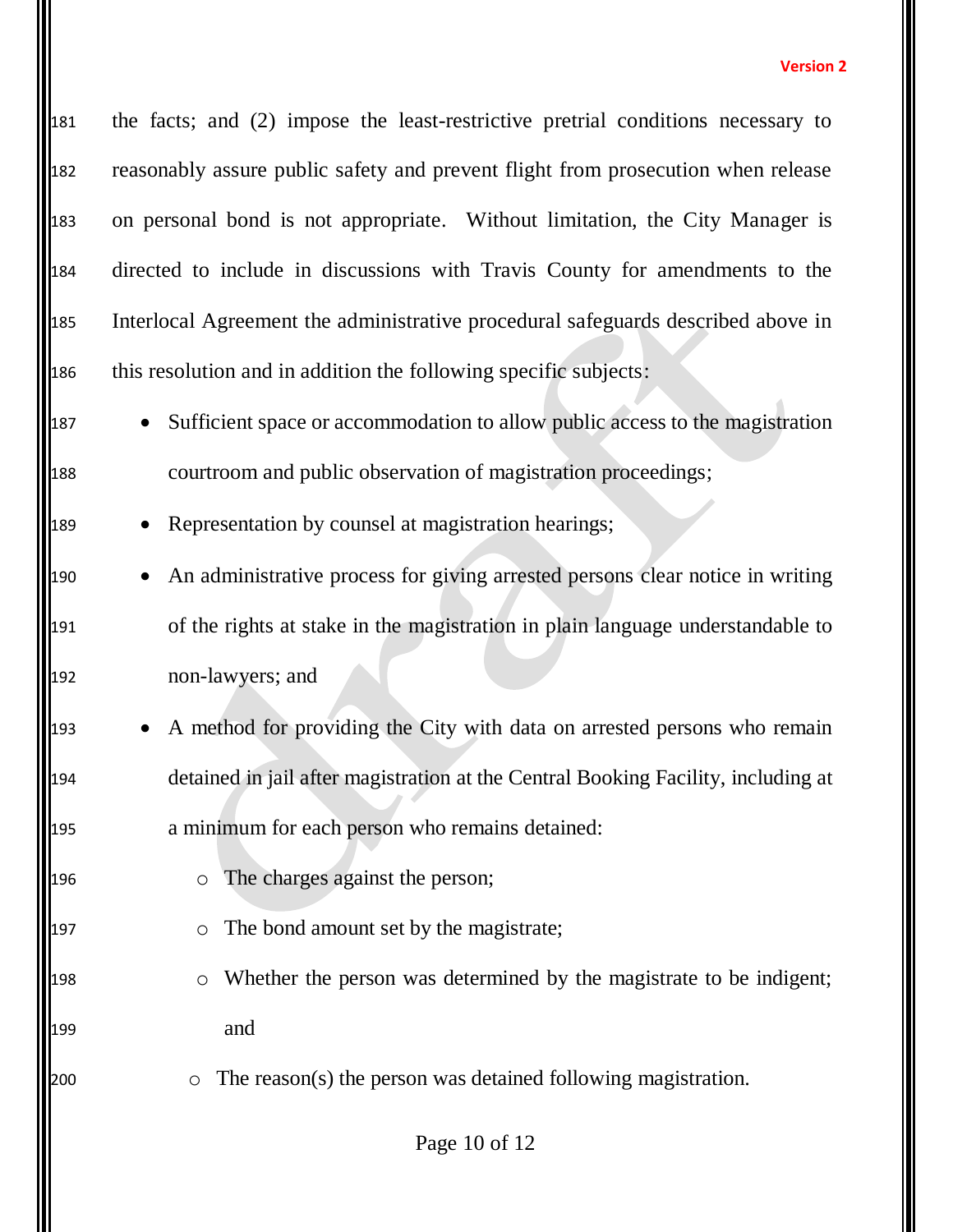# **BE IT FURTHER RESOLVED:**

 The City Manager is directed to provide a report to the Council Judicial Committee in at its August 2020 meeting, or the soonest meeting thereafter, outlining the steps that have been taken to implement this resolution, with additional updates on implementation to the Judicial Committee every subsequent six months. These updates should include analysis of the data collected about arrested persons who remained detained in in jail after magistration at the Central Booking Facility, as described in this Resolution, once such data becomes available. The City Manager is further directed to make such data reports available on the City's public website.

## **BE IT FURTHER RESOLVED:**

 When evaluating candidates for appointment as judges to the City of Austin Municipal Court, the Judicial Committee may consider information concerning arrested persons who remained detained after magistration, as described in this resolution.

**BE IT FURTHER RESOLVED:**

 The City Manager is directed to work with the Innovation Office and the Equity 217 Office to produce a report on the financial impact that the Travis County pretrial justice system has on Austin residents, and in particular lower-income residents and residents of color, who are disproportionately arrested. The report shall include analysis of:

220 • the amount of money Austin residents have paid and continue to pay to for-profit